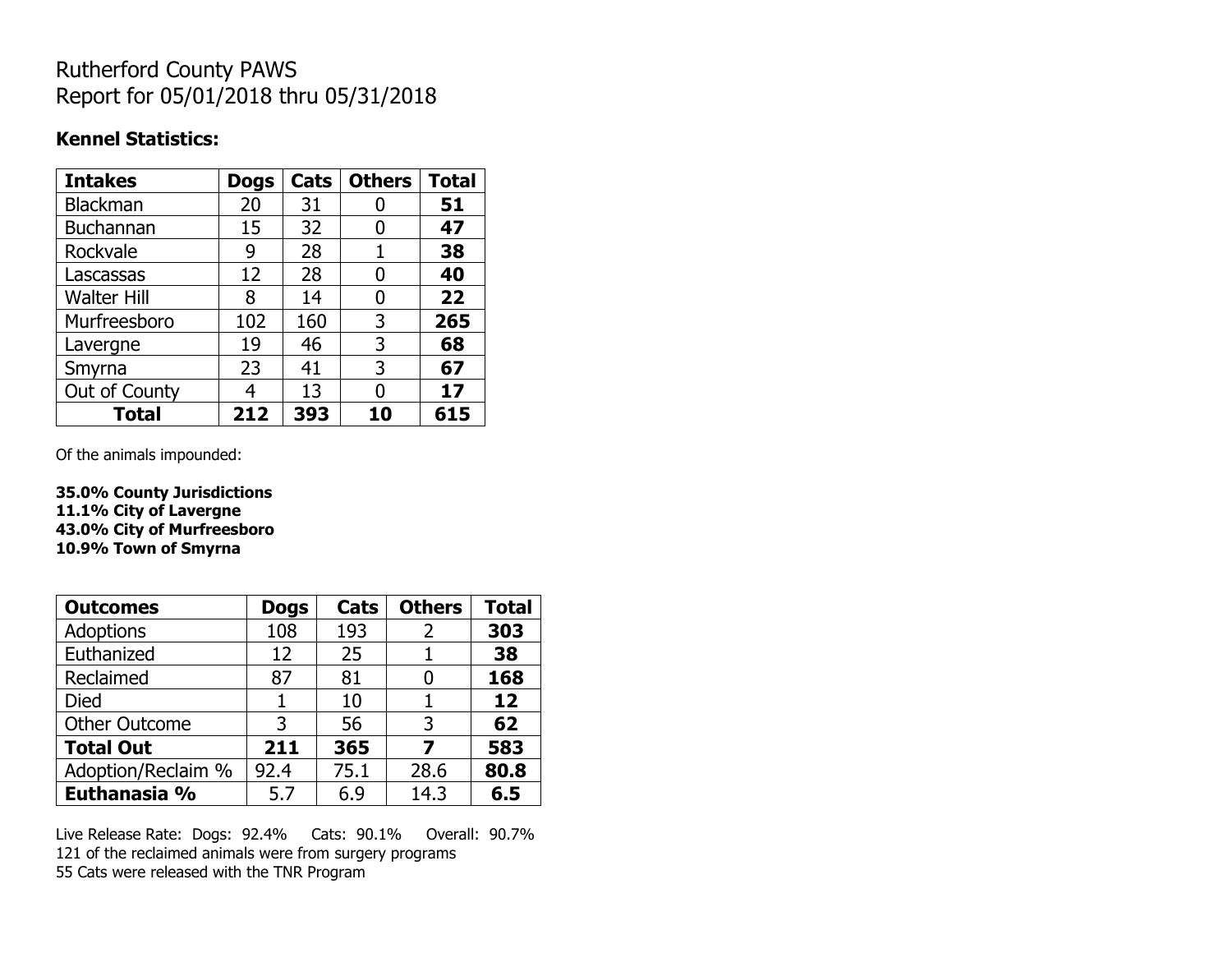Animals left in shelter on 05/31/2018: 125

2105 People visited the shelter looking for a lost /new pet.

2576 Logged calls/voice mails for the month.

## **Activity Report by Jurisdiction:**

| Zones           | <b>Calls Received</b> | Calls Completed |
|-----------------|-----------------------|-----------------|
| <b>Blackman</b> | 321                   | 321             |
| Buchannan       | 222                   | 221             |
| Lavergne        | 336                   | 337             |
| Lascassas       | 156                   | 154             |
| Murfreesboro    | 607                   | 604             |
| Rockvale        | 108                   | 108             |
| Smyrna          | 216                   | 217             |
| Walter Hill     | 86                    | 86              |
| Out of Area     | 7                     | ⇁               |
| <b>Total</b>    | 2059                  | 2055            |

43.7% County Jurisdictions 16.3% City of Lavergne 29.5% City of Murfreesboro 10.5% Town of Smyrna